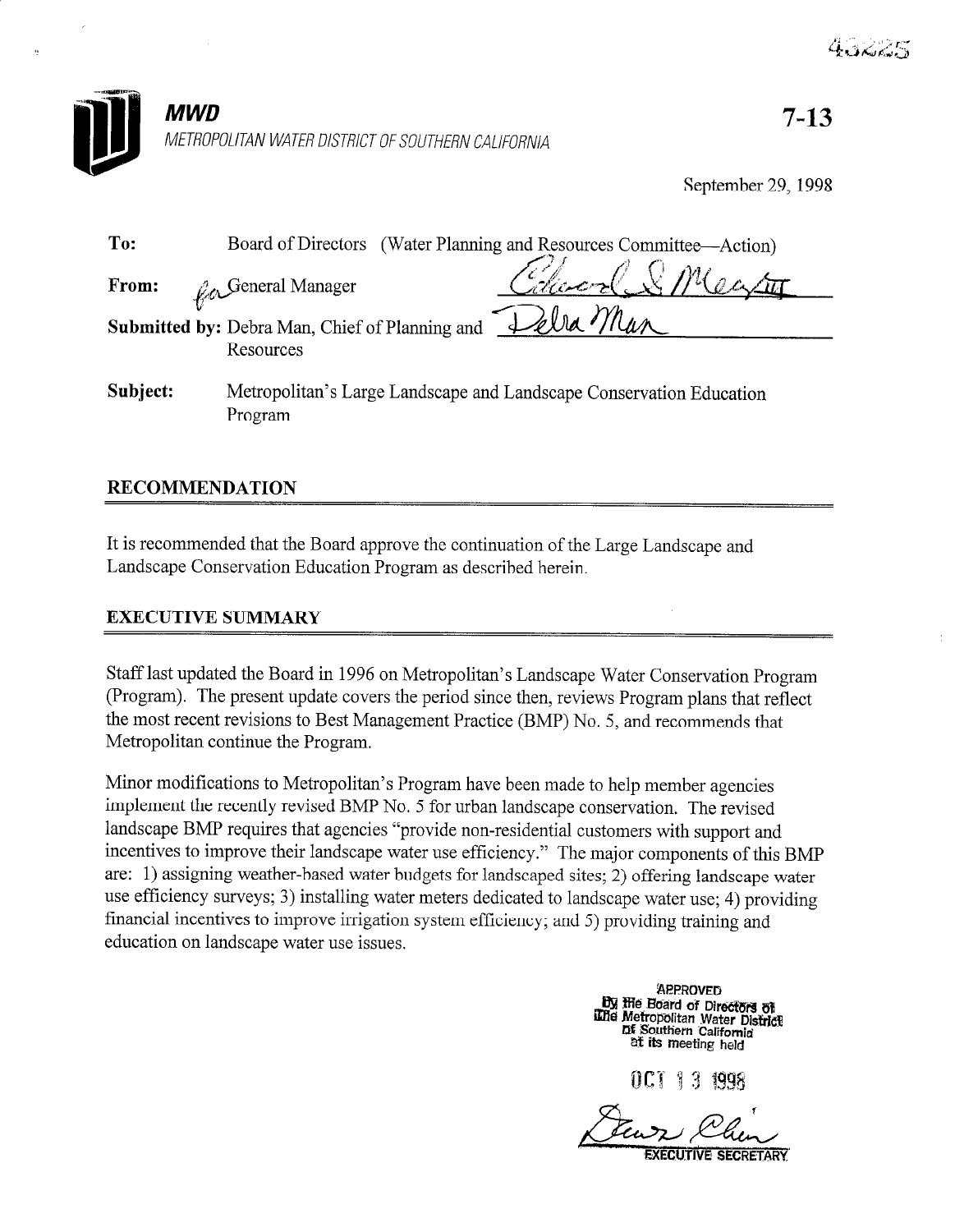#### DETAILED REPORT

The Board approved the Landscape Conservation Program (Program) in 1996 (see attached Board Letter No. 7-5, dated June 25, 1996). The subsequent evolution of member agency projects has moved toward consolidating these existing programs under two areas of the revised BMP: providing financial incentives to improve irrigation system efficiency and providing training and education on landscape water use issues. In 1998-99, Metropolitan budgeted \$1.6 million for the Program. This budget amount will be evaluated each year depending on future needs.

#### Providing financial incentives to improve irrigation system efficiency

The majority of the Program budget is comprised of Conservation Credits funding for irrigation system efficiency improvements. For fiscal year 1998-99, the budget for Program financial incentives is \$1,272,000. To receive this funding, agencies enter into agreements to implement specific irrigation system improvements and to supply both pre- and post-installation water use records to verify the water savings achieved. Agencies are paid \$154 per acre-foot (AF) of verified water savings, up to one half of the project cost, which is consistent with Conservation Credits Program funding policy established by the Board. Two large pilot projects to upgrade irrigation systems have been completed and analyzed. Combined savings will be approximately 230 AF of water per year. Requests for Metropolitan to fund similar projects are expected to increase significantly over the next few years.

Staff is currently developing and testing methods to use water savings estimates from past projects on sites where data is insufficient to accurately verify water savings, such as, sites without dedicated landscape meters. A group of agencies and landscape professionals have been working together to develop this pilot project. If the pilot proves to be cost-effective, staff may request additional budget for this program in fiscal year 2000-01. The results of this pilot could be instrumental to developing cost-effective projects to accomplish two other BMP components: assigning weather-based water budgets for landscaped sites and offering landscape water use efficiency surveys.

#### Training and education

Metropolitan continues offering the "Protector de1 Agua" (PDA) Education Program. For fiscal year 1998-99, the budget for PDA is approximately \$340,000. PDA has had over 3,000 participants to-date from 20 participating member agencies. This popular and award-winning training course on efficient water use is offered in English and Spanish to landscape maintenance workers. At the request of your member agencies, staff expanded the PDA program with the development of a 6-hour module on low-water using plants for landscape workers. A one-day PDA Residential workshop for homeowners was developed this year also at the request of your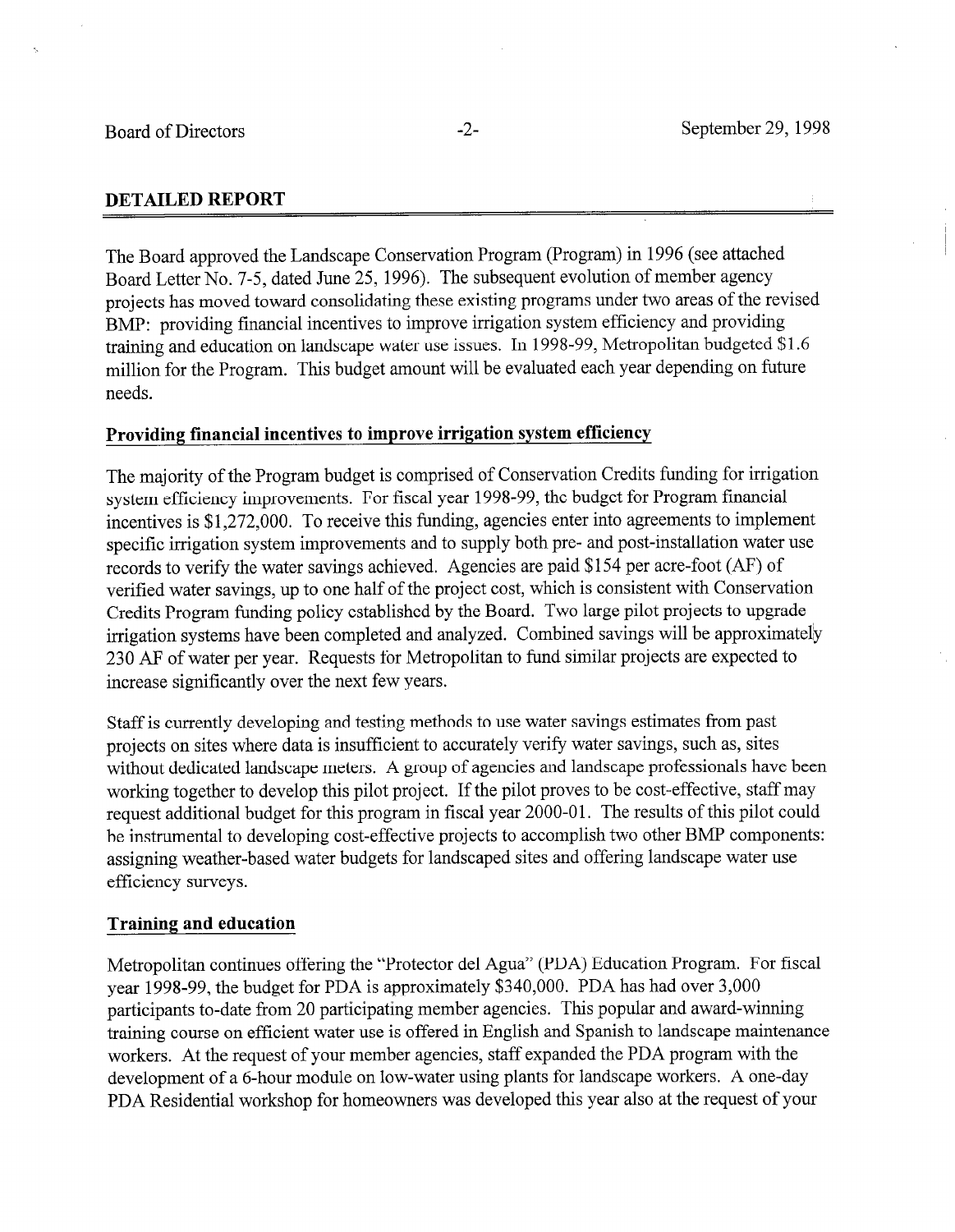#### Board of Directors -3- September 29, 1998

members agencies. Homeowners receive a basic overview of water supply, efficient irrigation practices, soil and plant information. We expect PDA to continue at the same level for the next three years, with potential for more growth through the new plant module and the PDA Residential workshop.

In addition, staff has participated in member agency and statewide workshops on landscape water use and on implementation issues pertaining to the new landscape BMP. Education is an important Program component because achieving outdoor water savings requires many behavioral changes by those responsible for landscape irrigation.

#### Other Program Components

Metropolitan offers technical assistance to its member agencies for the more technically complicated landscape projects, and continues to conduct plant and evapotranspiration research. Staff is also investigating new technologies to evaluate the conservation potential of different landscape management techniques.

AW:adb Attachment

s:\newdir\d-team\hd98bd2,doc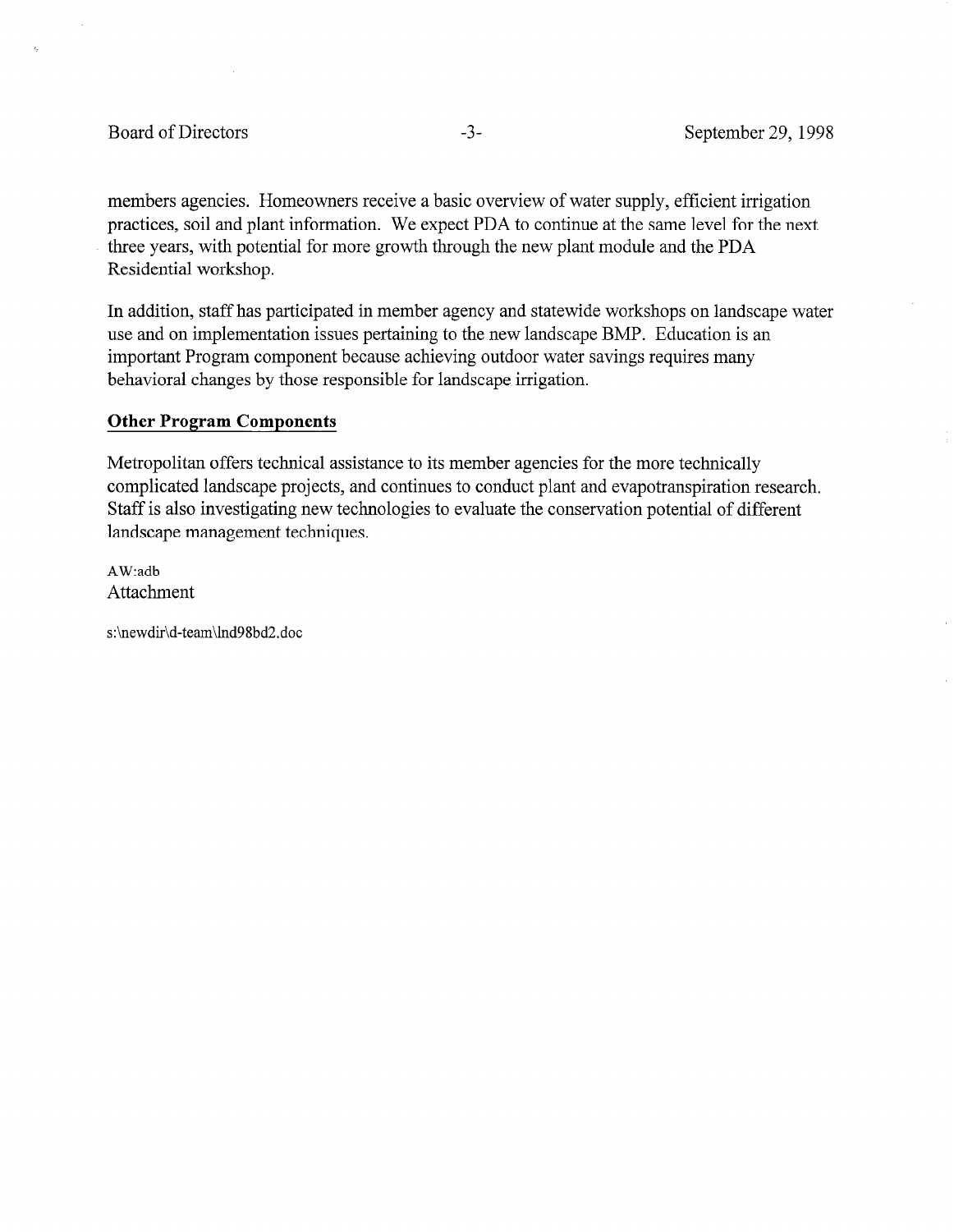Attachment Board Letter 7-13 Planning and Resources Division September 29, 1998

METROPOLITAN WATER DISTRICT OF SOUTHERN CALIFORNIA



 $MWD$ 

# REVISED

1-3

43225

June 25, 1996

| To:                               | (Finance and Insurance Committee--Action)<br>Board of Directors<br>(Water Planning and Resources Committee--Action)<br>(Executive Committee--Action) |
|-----------------------------------|------------------------------------------------------------------------------------------------------------------------------------------------------|
| From:                             | General Manager                                                                                                                                      |
| <b>Submitted by:</b> S.E. Vazquez | Acting Director of Public Affairs and Conservation                                                                                                   |
| Subject:                          | Landscape Conservation Program for Fiscal Year 1996-97                                                                                               |

# RECOMMENDATION(S)

It is recommended that  $\rightarrow$  your Board approve the Landscape Conservation Program as described herein; and 2) the General Manager be authorized to enter into agreements with member agencies in excess of \$250,000 to participate in Metropolitan's Landscape Conservation Program during Fiscal Year 1996-97.

# EXECUTIVE SUMMARY

Metropolitan's Landscape Conservation Program has been developing over the past three years. The Landscape Conservation Program for Fiscal Year 1996-97 was designed by choosing various components from pilot projects that exhibited the highest water savings potential. Your Board approved a budget for the Landscape Conservation Program at \$1,490,700 as part of the Conservation Branch budget. Staff proposes the following components be offered to all member agencies for Fiscal Year 1996-97:

- Landscape water audits with irrigation retrofits
	- Moisture Sensor Program
	- 0 Central Irrigation Computer Control System Program
- "Protector del Agua" Landscape Education Program
- **•** Pilot landscape area assessment studies
- Research in low-water use plants and irrigation scheduling
- Research new landscape conservation technologies for future programs
- Evaluation of landscape conservation programs
- Circuit Rider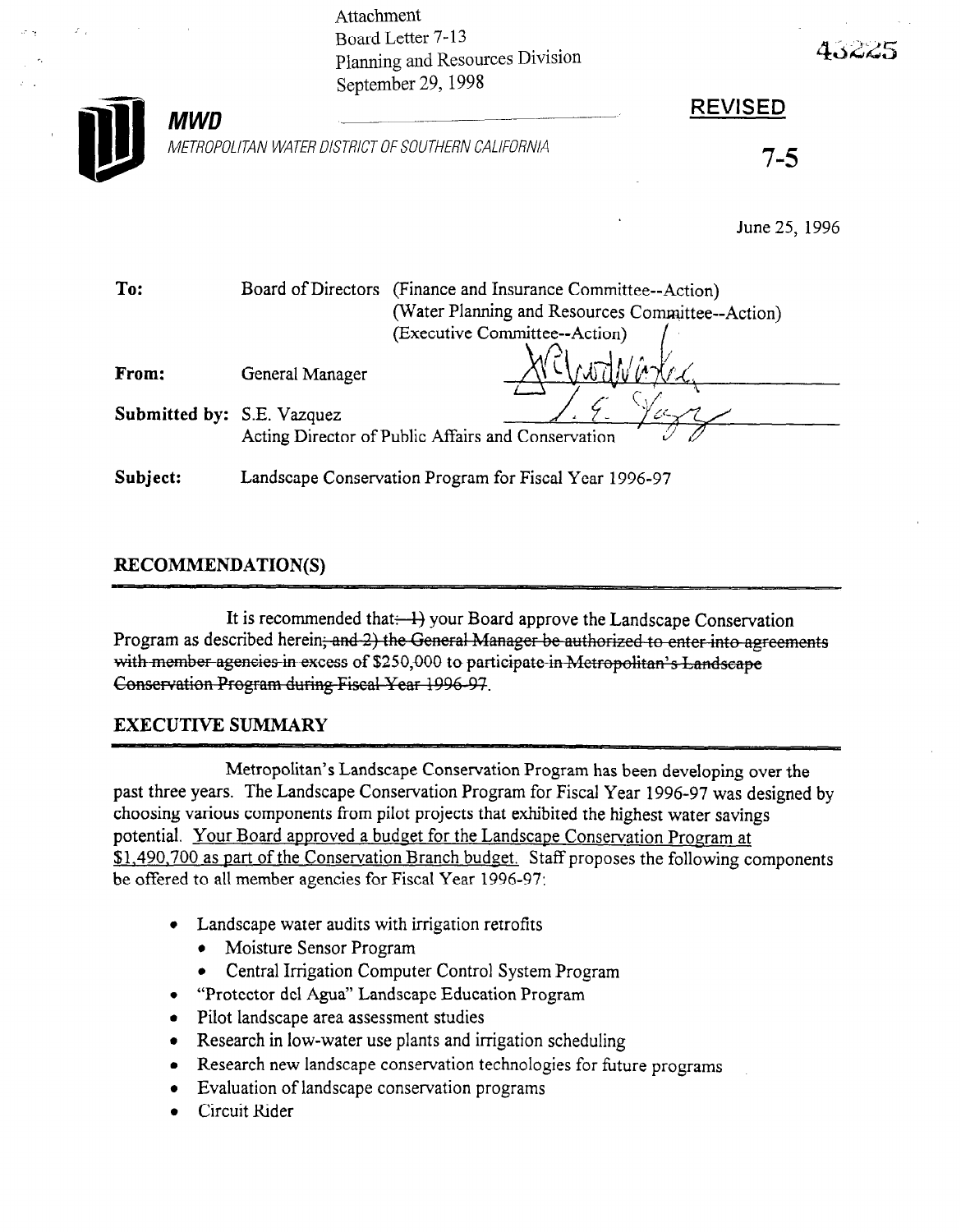Attachment Board Letter 7-13 Planning and Resources Division September 29, 1998

Board of Directors  $-2$ -

June 25, 1996

43225

#### DETAILED REPORT

The following is a description of each of the components of the proposed Landscape Conservation Program for Fiscal Year (FY) 1996-97.

#### Landscape Water Audits with Irrigation Retrofits

Metropolitan will participate in the retrofit of moisture sensors and central irrigation computer control systems. The participating member agency and Metropolitan will agree on a minimum guaranteed amount of water savings for the project. Funding will be under the Conservation Credits Program criteria of \$154 per acre-foot up to 50 percent of the project cost. Payments will be bimonthly based on member agency submittal of reports and invoices for the project. A reconciliation will be done at the end of the project to insure the guaranteed minimum water savings amount. Each project will include three phases:

#### Phase I: Presurvey

Member agencies will presurvey sites to select only those sites that show potential water savings.

#### Phase II: Landscape Water Audits

 $S^1$  selected by presurvey will be audit by presurvey will be audit structure in a substitution of  $\frac{1}{2}$ pressed to the present very will be addition. The retrofit water addits will be included report and will identify sites where the retrofitting of irrigation equipment shows a five-<br>year payback or less based on estimated water savings.

#### Phase III: Retrofitting

 $\sum_{i=1}^n$ stres identified as having a five-year payback of less for suggested retrofits of moisture sensors and central irrigation computer control systems must perform those retrofits as part of the agreement.

Note: It member agencies have audit reports from previously perform

The "Protector del Agua" Program (PDA) is an education program targeting landscape maintenance workers which is fully funded by Metropolitan. During FY 1996-97, Metropolitan will make the following changes and/or expansions to PDA:

- Full-time Bilingual PDA Program Manager
- Additional Instructors
- $\bullet$  Additional Field Equipment
- Additional Spanish-Speaking Classes
- Class Scheduling Flexibility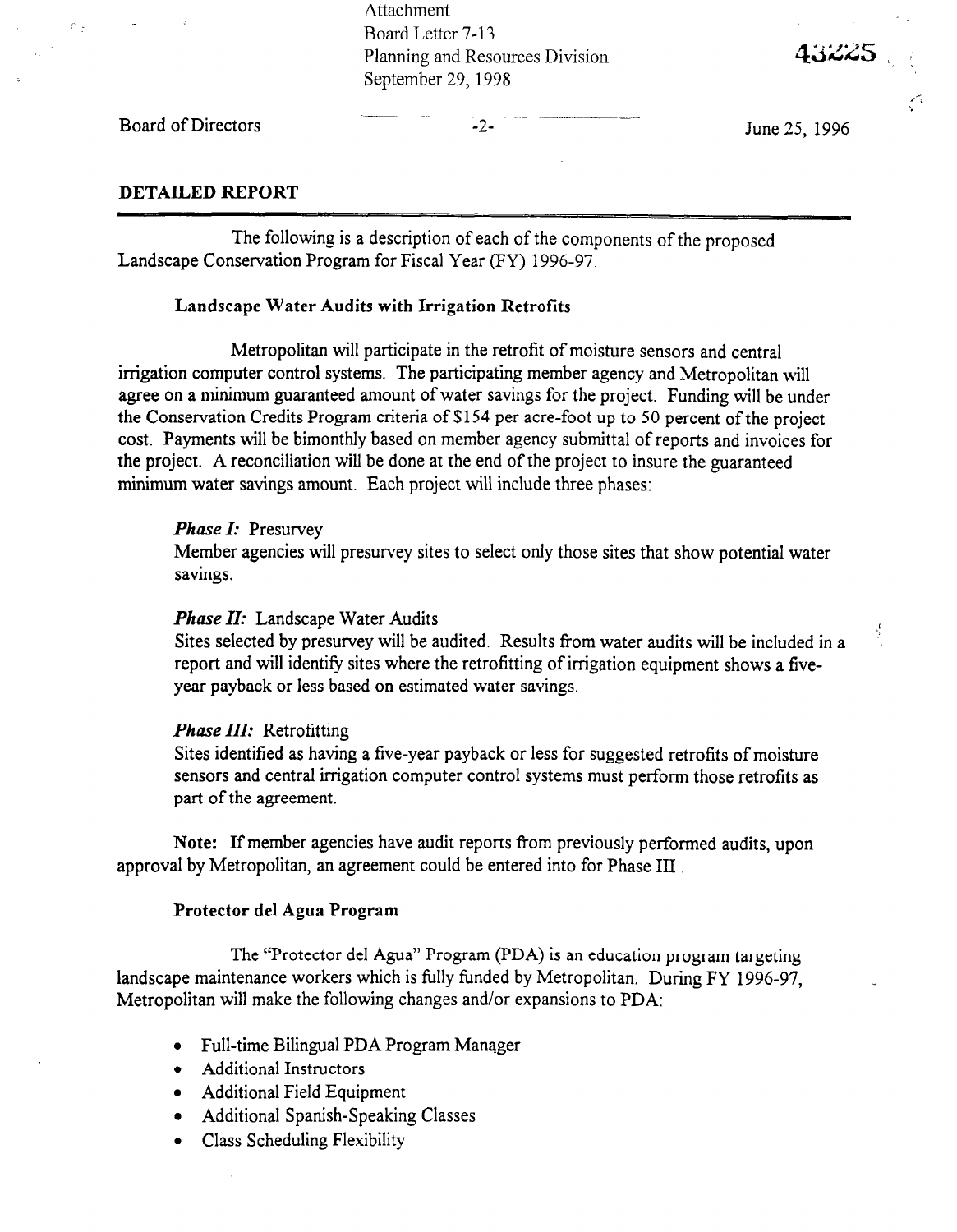Auacnment Board Letter 7-13 Planning and Resources Division September 29, 1998

Board of Directors **CONFIDENTIAL CONSUMING A SET A** Summer 1996

 $\mathbb{R}^2$ 

• Research Results will be Incorporated into PDA

PDA has received awards from the United States Bureau of Reclamation under the category of innovative partnerships in conservation, and the California Municipal Utilities Association for outstanding leadership in water efficiency. PDA complements the Landscape Retrofit Program well by educating the users of the hardware on how to achieve and maintain water savings over time.

#### Pilot Landscape Area Assessment Studies

Metropolitan will participate with a small number of member agencies in landscape area assessment studies to identify large landscape sites in their service area. By combining aerial photography and digital parcel maps in computer compatible format, the following information can be determined:

- Landscape area (square footage)
- Amount of turf and other plant categories
- Weather-based site specific landscape water budgets

Using this information, member agencies will be able to identify what types of sites in their service areas have large landscapes. This will enable Metropolitan and its member agencies to target certain types of sites in future programs.

#### Research in Low-Water Use Plants and Irrigation Scheduling

Metropolitan will continue research on:

- Determining water use rates for warm-season turfgrasses
- Water use and adaptability of nonindigenous tree species
- Development of crop coefficients for mixed landscapes

Portions of this research will be completed during FY 1996-97 and Metropolitan will be developing informational brochures to share research results with member agencies. All three research programs are yielding information useful to the landscape industry, including more efficient irrigation scheduling techniques and new varieties of drought resistant plant materials.

#### Researching New Landscape Conservation Technologies for Future Programs

During FY 1996-97, Metropolitan will be investigating and researching new landscape conservation technologies for use in future programs. This will be done by staff and through suggestions from member agency conservation staff. Promising new technologies may be pilot tested on a small scale during this FY.

48225